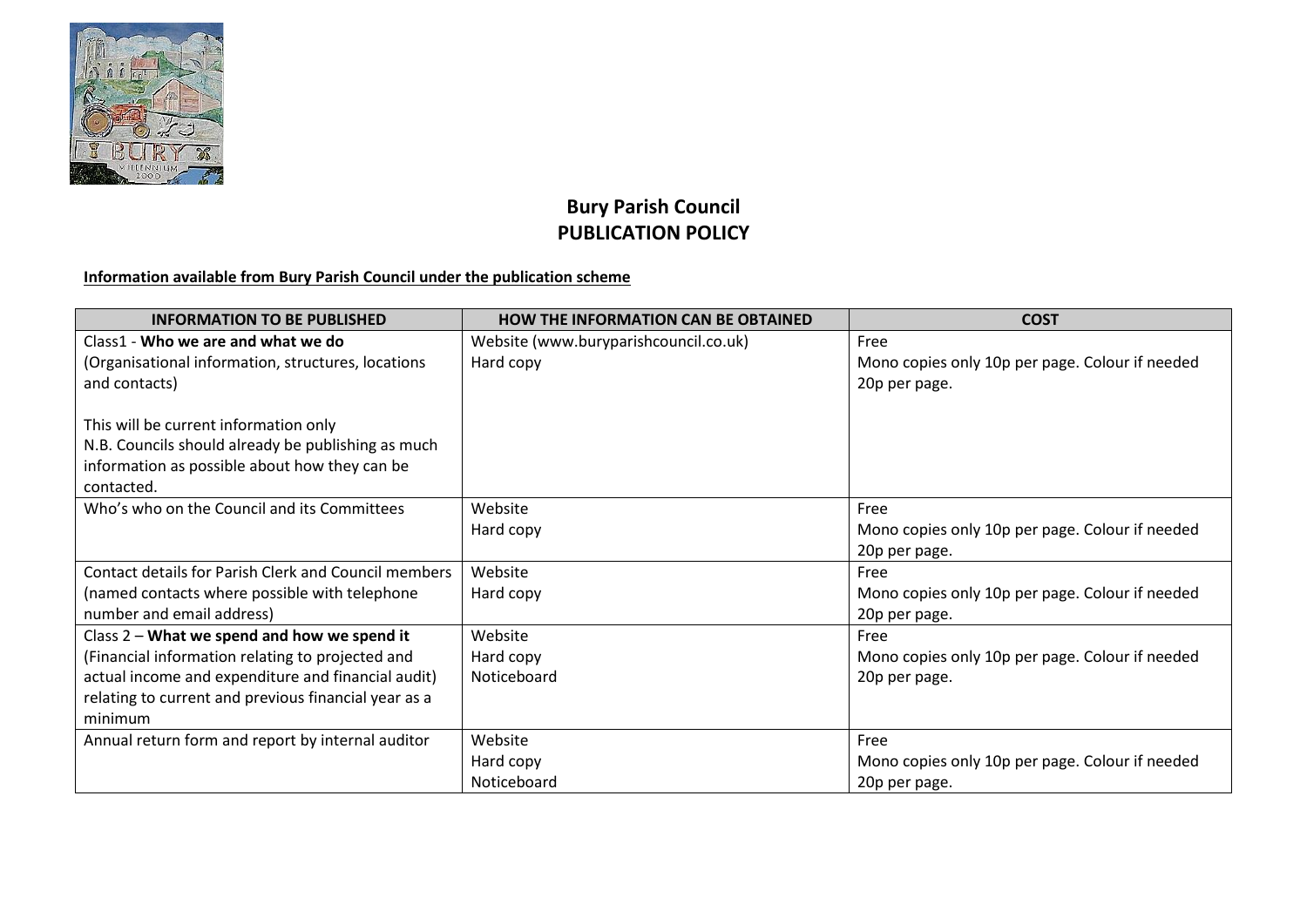| <b>INFORMATION TO BE PUBLISHED</b>                   | <b>HOW THE INFORMATION CAN BE OBTAINED</b> | <b>COST</b>                                     |
|------------------------------------------------------|--------------------------------------------|-------------------------------------------------|
| <b>Finalised budget</b>                              | Hard copy                                  | Mono copies only 10p per page. Colour if needed |
|                                                      | Website                                    | 20p per page.                                   |
|                                                      | Noticeboard                                |                                                 |
| Precept                                              | Hard copy                                  | Mono copies only 10p per page. Colour if needed |
|                                                      | Website                                    | 20p per page.                                   |
|                                                      | Noticeboard                                |                                                 |
| <b>Financial Standing Orders and Regulations</b>     | Website                                    | Free                                            |
|                                                      | <b>Hard Copy</b>                           | Mono copies only 10p per page. Colour if needed |
|                                                      |                                            | 20p per page.                                   |
| Items of expenditure above £100                      | Website                                    | Free                                            |
|                                                      | Noticeboard                                | Free                                            |
|                                                      | Hard copy                                  | Mono copies only 10p per page. Colour if needed |
|                                                      |                                            | 20p per page.                                   |
| Grants given and received                            | Website                                    | Free                                            |
|                                                      | Hard copy                                  | Mono copies only 10p per page. Colour if needed |
|                                                      |                                            | 20p per page.                                   |
| Annual Report to Parish or Community Meeting         | Website                                    | Free                                            |
| (current and previous year as a minimum)             | Hard copy                                  | Mono copies only 10p per page. Colour if needed |
|                                                      | Noticeboard                                | 20p per page.                                   |
| Class 3 - How we make decisions                      | Website                                    | Free                                            |
| (Decision making processes and records of decisions) | Hard copy                                  | Mono copies only 10p per page. Colour if needed |
| Current and previous council year as a minimum       | Noticeboard                                | 20p per page.                                   |
| (Parish Council Minutes)                             |                                            |                                                 |
| Timetable of meetings (Council, any committee/sub-   | Website                                    | Free                                            |
| committee meetings and parish meetings)              | Noticeboard                                | Free                                            |
|                                                      | Hard copy                                  | Mono copies only 10p per page. Colour if needed |
|                                                      |                                            | 20p per page.                                   |
| Agenda of meetings                                   | Website                                    | Free                                            |
|                                                      | Noticeboard                                | Free                                            |
|                                                      | Hard copy                                  | Mono copies only 10p per page. Colour if needed |
|                                                      |                                            | 20p per page.                                   |
| Reports presented to council meetings - NB this will | Hard copy                                  | Mono copies only 10p per page. Colour if needed |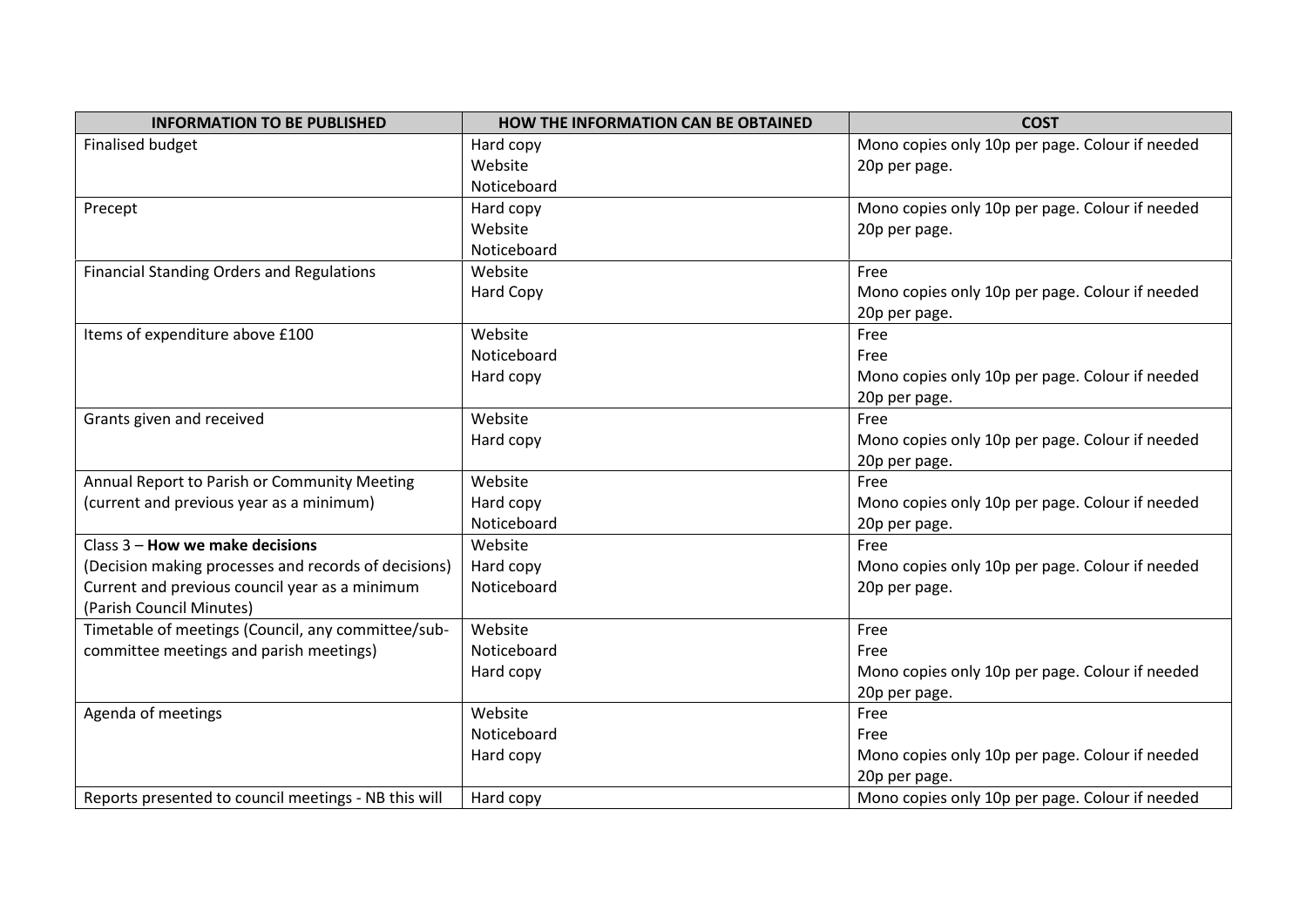| <b>INFORMATION TO BE PUBLISHED</b>                  | <b>HOW THE INFORMATION CAN BE OBTAINED</b> | <b>COST</b>                                     |
|-----------------------------------------------------|--------------------------------------------|-------------------------------------------------|
| exclude information that is properly regarded as    | Website                                    | 20p per page.                                   |
| private to the meeting.                             |                                            |                                                 |
| Responses to planning applications                  | Hard copy                                  | Mono copies only 10p per page. Colour if needed |
|                                                     | Website                                    | 20p per page.                                   |
|                                                     | Noticeboard                                |                                                 |
| Class $5$ – Our policies and procedures             | Website                                    | Free                                            |
| (Current written protocols, policies and procedures | Hard copy                                  | Mono copies only 10p per page. Colour if needed |
| for delivering our services and responsibilities)   |                                            | 20p per page.                                   |
| Current information only                            |                                            |                                                 |
| Policies and procedures for the conduct of council  | Website                                    | Free                                            |
| business                                            | Hard copy                                  | Mono copies only 10p per page. Colour if needed |
| Procedural standing orders                          |                                            | 20p per page.                                   |
|                                                     |                                            |                                                 |
| Class $6$ – Lists and Registers                     |                                            |                                                 |
| Currently maintained lists and registers only       |                                            |                                                 |
| <b>Assets Register</b>                              | Website                                    | Free                                            |
|                                                     | Hard copy                                  | Mono copies only 10p per page. Colour if needed |
|                                                     |                                            | 20p per page.                                   |
| <b>Register of Members Interests</b>                | Hunts District Council website             | Free                                            |
|                                                     | Hard copy                                  | Mono copies only 10p per page. Colour if needed |
|                                                     |                                            | 20p per page.                                   |

## **Contact details**:

Bury Parish Council

Email: Parish.clerk@Buryparishcouncil.co.uk

## **SCHEDULE OF CHARGES**

This describes how the charges have been arrived at and should be published as part of the guide.